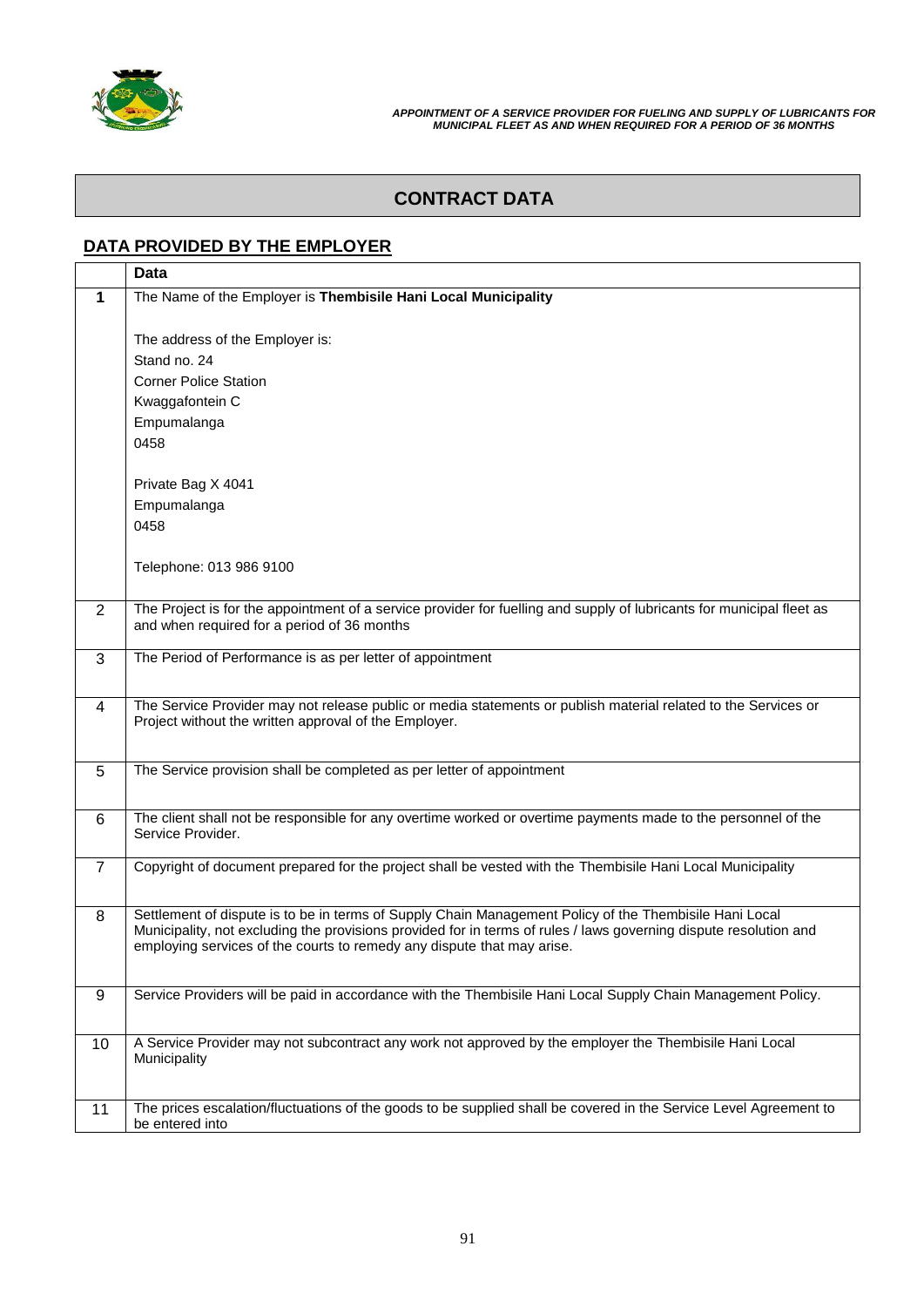

## **PART 1: DATA PROVIDED BY THE SERVICE PROVIDER**

| 1.             |                                                                                |                        |  |  |  |  |
|----------------|--------------------------------------------------------------------------------|------------------------|--|--|--|--|
|                | Address:                                                                       |                        |  |  |  |  |
|                | Telephone:                                                                     |                        |  |  |  |  |
|                | Facsimile:                                                                     |                        |  |  |  |  |
| $\overline{2}$ | The authorised and designated representative of the                            |                        |  |  |  |  |
|                | Service Provider is:                                                           |                        |  |  |  |  |
|                | Name:                                                                          |                        |  |  |  |  |
|                | The address for receipt of communications is:                                  |                        |  |  |  |  |
|                | Telephone:                                                                     |                        |  |  |  |  |
|                | Facsimile:                                                                     |                        |  |  |  |  |
|                |                                                                                |                        |  |  |  |  |
| 3              | The Key Persons and their jobs / functions in relation to the<br>services are: |                        |  |  |  |  |
|                | Name<br>No                                                                     | <b>Specific Duties</b> |  |  |  |  |
|                |                                                                                |                        |  |  |  |  |
|                |                                                                                |                        |  |  |  |  |
|                |                                                                                |                        |  |  |  |  |
|                |                                                                                |                        |  |  |  |  |
|                |                                                                                |                        |  |  |  |  |
|                |                                                                                |                        |  |  |  |  |
|                |                                                                                |                        |  |  |  |  |
|                |                                                                                |                        |  |  |  |  |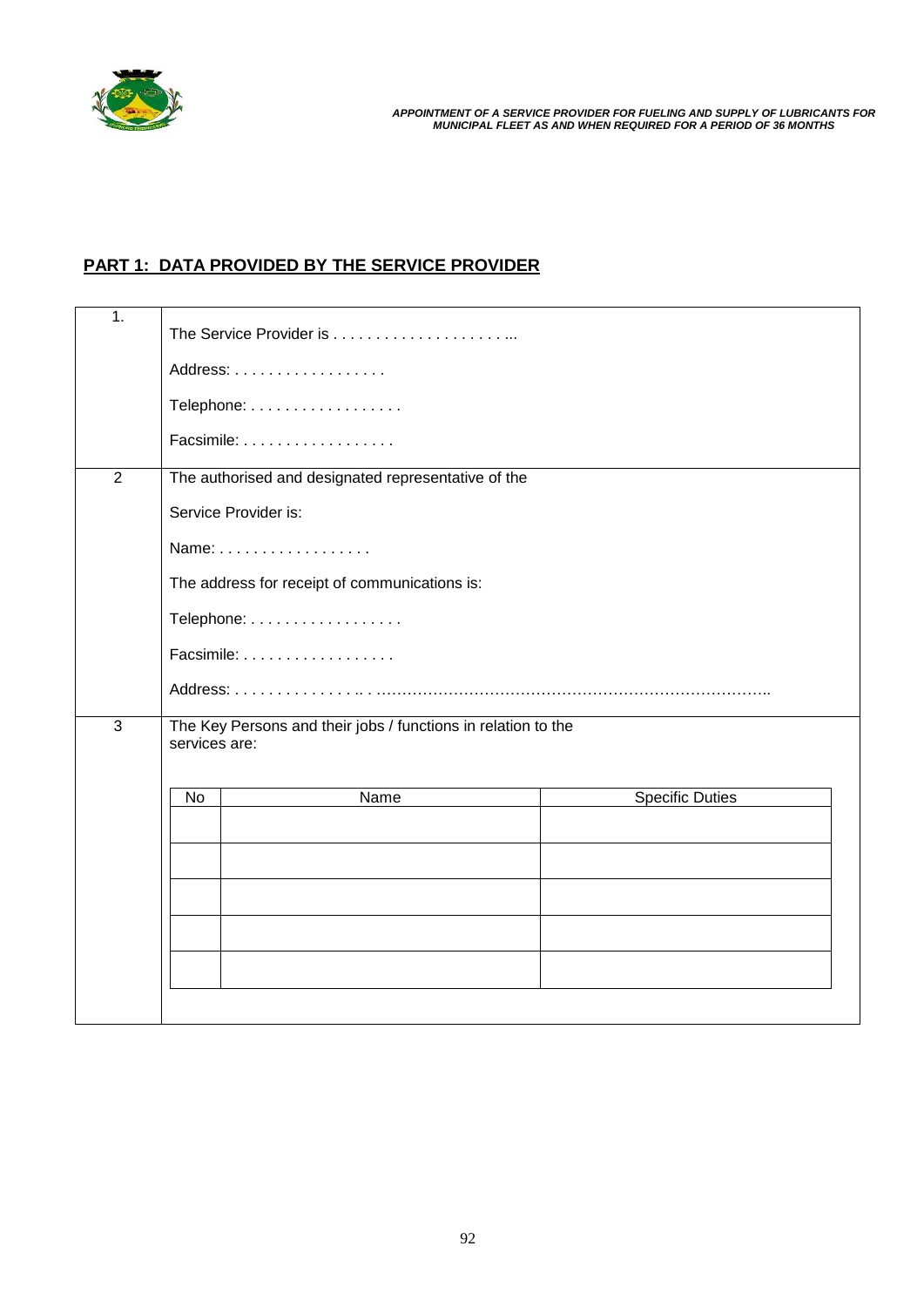

## **C1.1.2 Annex 1**

|                                              | Clause in<br><b>GCC 2015</b> |                                                                                                                                                     |
|----------------------------------------------|------------------------------|-----------------------------------------------------------------------------------------------------------------------------------------------------|
| <b>Special Conditions</b>                    | 1.1                          | See Special Conditions of Contract of this<br>document                                                                                              |
| Address of Employer                          | 1.1.1.15                     | Thembisile Hani Local Municipality                                                                                                                  |
| Address of Engineer/Appointed<br>Consultant  | 1.11.16                      |                                                                                                                                                     |
| <b>Address of Contractor</b>                 | 1.1.19                       |                                                                                                                                                     |
|                                              |                              |                                                                                                                                                     |
| Time within which Works to be<br>Commenced   | 5.3                          | 14 days after Commencement Date                                                                                                                     |
| Programme to be furnished within             | 5.6                          | At time of Site Handover                                                                                                                            |
| Special Risks Insurance& SASRIA              | 8.6.1.2                      | Required (Coupon Number to be provided)                                                                                                             |
| <b>Amount of Special Risks</b><br>Insurance  | 8.6.1.2                      | R2 000 000-00                                                                                                                                       |
| Minimum Amount of Liability<br>Insurance     | 8.6.1.3                      | *  per cent on the gross<br>remuneration of the workmen and foreman<br>actually engaged.<br>*  per cent on nett cost of materials<br>actually used. |
| Special non-working days                     | 5.8.1                        | The period 16 December to 5 January<br>inclusive, plus Good Friday, Human Rights<br>Day, Freedom Day, Workers Day and Youth<br>Day                  |
| <b>Estimated Construction Period</b>         | 5.1                          | As per order For a maximum period of three (3)<br>years                                                                                             |
| Amount of penalty                            | 5.13                         | R 3 000-00 per calendar day to a max of 10%<br>of the certified value of work.                                                                      |
| Delivery of Contractor's final<br>Statement  | 6.10.8                       | Within 14 days after certified date of<br>completion of Works                                                                                       |
| Settlement of disputes to be by<br>reference | 10.7                         | Arbitration - Refer to clause Special<br><b>Conditions of Contract</b>                                                                              |
| Contract Price Adjustment<br>Schedule        | 6.8.2                        | Contract Price Adjustment Schedule i<br>Department of Energy                                                                                        |

I/we declare that I/we completely waiver our right of Lien and that no property what so ever will be taken ownership off. The site and all applicable materials paid for in full, remain unconditionally the property of the municipality and I/we have at no Phase took ownership of such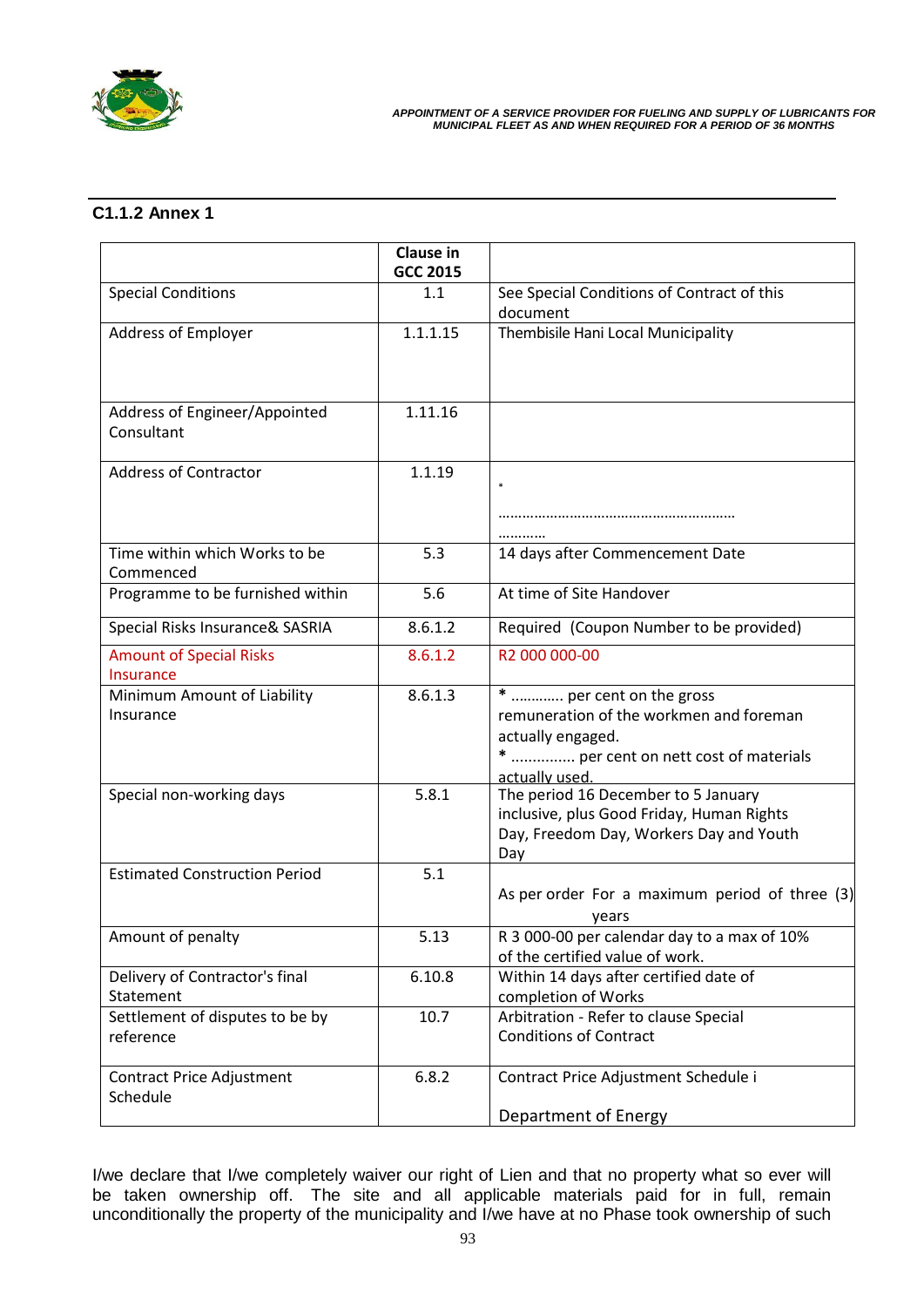

## site and materials

| <b>REFERENCE</b> | <b>CLAUSE</b> | <b>DATA</b>                                                                                                                                                                                                                                                                                                                                                                                                                                                                                                                                                                                                                                     |
|------------------|---------------|-------------------------------------------------------------------------------------------------------------------------------------------------------------------------------------------------------------------------------------------------------------------------------------------------------------------------------------------------------------------------------------------------------------------------------------------------------------------------------------------------------------------------------------------------------------------------------------------------------------------------------------------------|
| TO:              |               |                                                                                                                                                                                                                                                                                                                                                                                                                                                                                                                                                                                                                                                 |
| Functions of the | 3.1           | If the Engineers is not the Thembisile Hani Local Municipality, he is in                                                                                                                                                                                                                                                                                                                                                                                                                                                                                                                                                                        |
| Engineer         |               | terms of his appointment by the Employer, required to obtain the specific                                                                                                                                                                                                                                                                                                                                                                                                                                                                                                                                                                       |
|                  |               | approval of the Employer for the execution of the following duties:                                                                                                                                                                                                                                                                                                                                                                                                                                                                                                                                                                             |
|                  |               | i.<br>The issuing of an order to suspend the progress of the Works, the<br>extra cost resulting from which order is to be borne by the<br>Employer in terms of Clause 5.10, or the effect of which is liable to<br>give rise to a claim by the Contractor for an extension of time under<br>Clause 10<br>ii.<br>The issuing of an order to vary the Works in terms of Clause 6.3,<br>the estimated effect of which will be to increase the Contract<br>Price by an amount exceeding R50 000, the valuation of a variation<br>order in terms of Clause 37 and the adjustment of the Preliminary<br>and General allowances in terms of Clause 6.4 |
|                  |               | iii.<br>The approval of any claim by the Contractor.                                                                                                                                                                                                                                                                                                                                                                                                                                                                                                                                                                                            |

| <b>REFERENCE TO:</b>      | <b>CAUSE</b> | <b>DATA</b>                                                                                                                                                                                                                                                                                                                                        |
|---------------------------|--------------|----------------------------------------------------------------------------------------------------------------------------------------------------------------------------------------------------------------------------------------------------------------------------------------------------------------------------------------------------|
| Contractor's<br>Employees | 4.10         | It is a specific condition of this Tender that the Contractor must employ<br>all unskilled labour from the local communities and as many as possible<br>skilled labour.                                                                                                                                                                            |
|                           |              | The requirement that all unskilled labour must be obtained from the local<br>communities does not relieve the Contractor of<br>his<br>any of<br>responsibilities under this clause.                                                                                                                                                                |
|                           |              | Add the following to the clause:<br>"The contractor shall provide all the necessary on-the-job training to<br>targeted labour to enable such labour to master the basic work<br>techniques required to undertake the work in accordance with the<br>requirements of the contract in a manner that does not compromise<br>worker health and safety. |
|                           |              | The contractor shall be responsible for scheduling the training of workers<br>and shall take all reasonable steps to ensure that each beneficiary is<br>provided with a minimum of six (6) days of formal training if he/she is<br>employed for 3 months or less and a minimum of ten (10) days if he she is                                       |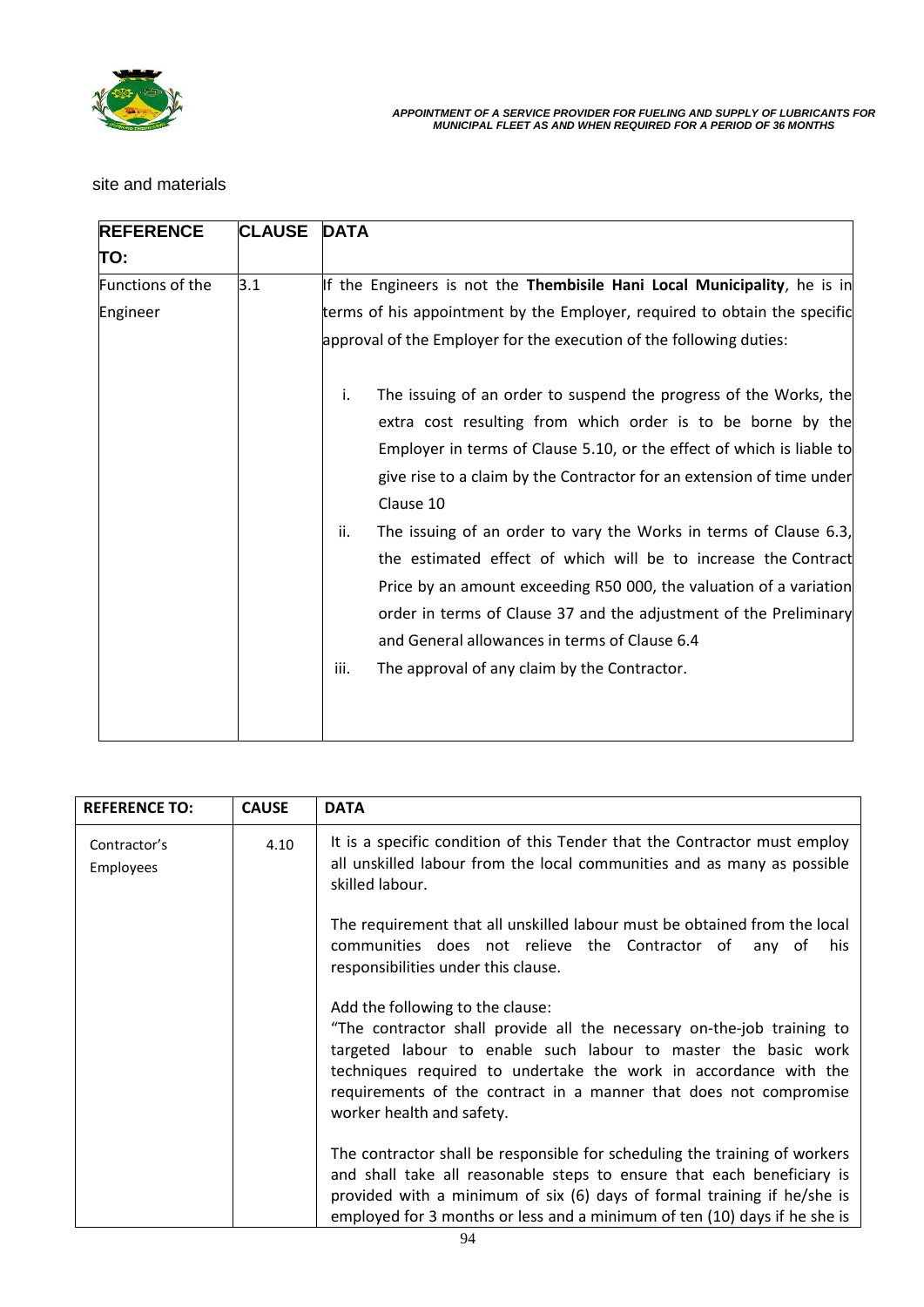

|                                 |      | employed for 4 months or more. Proof of compliance will be required<br>from the Contractor prior to the submission of the final payment<br>certificate.                                                                                                                                                                                                                                                                                                                                                                                                                                                                                                                                                                                                                                                                                                                                                                                                                                                                                                                                                                                                         |
|---------------------------------|------|-----------------------------------------------------------------------------------------------------------------------------------------------------------------------------------------------------------------------------------------------------------------------------------------------------------------------------------------------------------------------------------------------------------------------------------------------------------------------------------------------------------------------------------------------------------------------------------------------------------------------------------------------------------------------------------------------------------------------------------------------------------------------------------------------------------------------------------------------------------------------------------------------------------------------------------------------------------------------------------------------------------------------------------------------------------------------------------------------------------------------------------------------------------------|
|                                 |      | All Supervisory Staff of the contractor will be in possession of an<br>associated NQF qualification or certification from an accredited training<br>institution. (Minimum NQF level 2 for supervisory personnel i.e team<br>leaders and safety officer and Project Manager NQF 5). Where personnel<br>are found not to be competent as per their qualification the personnel<br>will be replaced on request of the Engineer/Project Manager.                                                                                                                                                                                                                                                                                                                                                                                                                                                                                                                                                                                                                                                                                                                    |
| Contractor's<br>Superintendence | 4.12 | Add the following new clause:<br>The Contractor or his representative shall attend all site meetings with the<br>Employer and / or Engineer on the dates as nominated by the Engineer.<br>The purpose of the meetings shall be to evaluate the<br>progress of work and to discuss the matters relevant to the contract as<br>required by the parties concerned. Unless specifically invited by the<br>Engineer, the Sub-contractors of the Contractor may not attend these site<br>meetings.<br>Add the following additional Clause 22.2<br>"The Tenderer is to fill in the names of the site agent and foreman in the                                                                                                                                                                                                                                                                                                                                                                                                                                                                                                                                          |
|                                 |      | space provided in Schedule E1."                                                                                                                                                                                                                                                                                                                                                                                                                                                                                                                                                                                                                                                                                                                                                                                                                                                                                                                                                                                                                                                                                                                                 |
| Commencement of<br>the contract | 5.2  | "Commencement Date" means the date of receipt by the Contractor<br>of the following:<br>1. Handover of Site                                                                                                                                                                                                                                                                                                                                                                                                                                                                                                                                                                                                                                                                                                                                                                                                                                                                                                                                                                                                                                                     |
| Commencement<br>of<br>Works     | 5.3  | Within 14 days of Commencement Date<br>On the commencement of Work (Site Handover) the Engineer shall deliver<br>to the contractor 3 copies of the drawings. One copy of the signed<br>contract document will be prepared after signing of the contract and<br>delivered to the contractor to be kept on site at all times and be available<br>to the Engineer or any person authorized by him.<br>Additional copies of Drawings and Contract document will be for the cost<br>of the Contractor.<br>The Contractor shall, in accordance with the Engineer's instructions,<br>maintain a register on the site of all Drawings and revisions thereof in the<br>chronological order in which they are delivered to him.<br>Add to the Clause<br>Commencement of Work will only take place once the following<br>documentation were submitted to the office of the Consulting Engineer:<br>Letter of Acceptance<br><b>Construction/Performance Guarantee</b><br>Health & Safety File<br>Letter of Appointment of OHS Rep or Officer<br>Letter of Good Standing Workman's Compensation<br>Prove of submission of Registration of Project at Department of<br>Labour |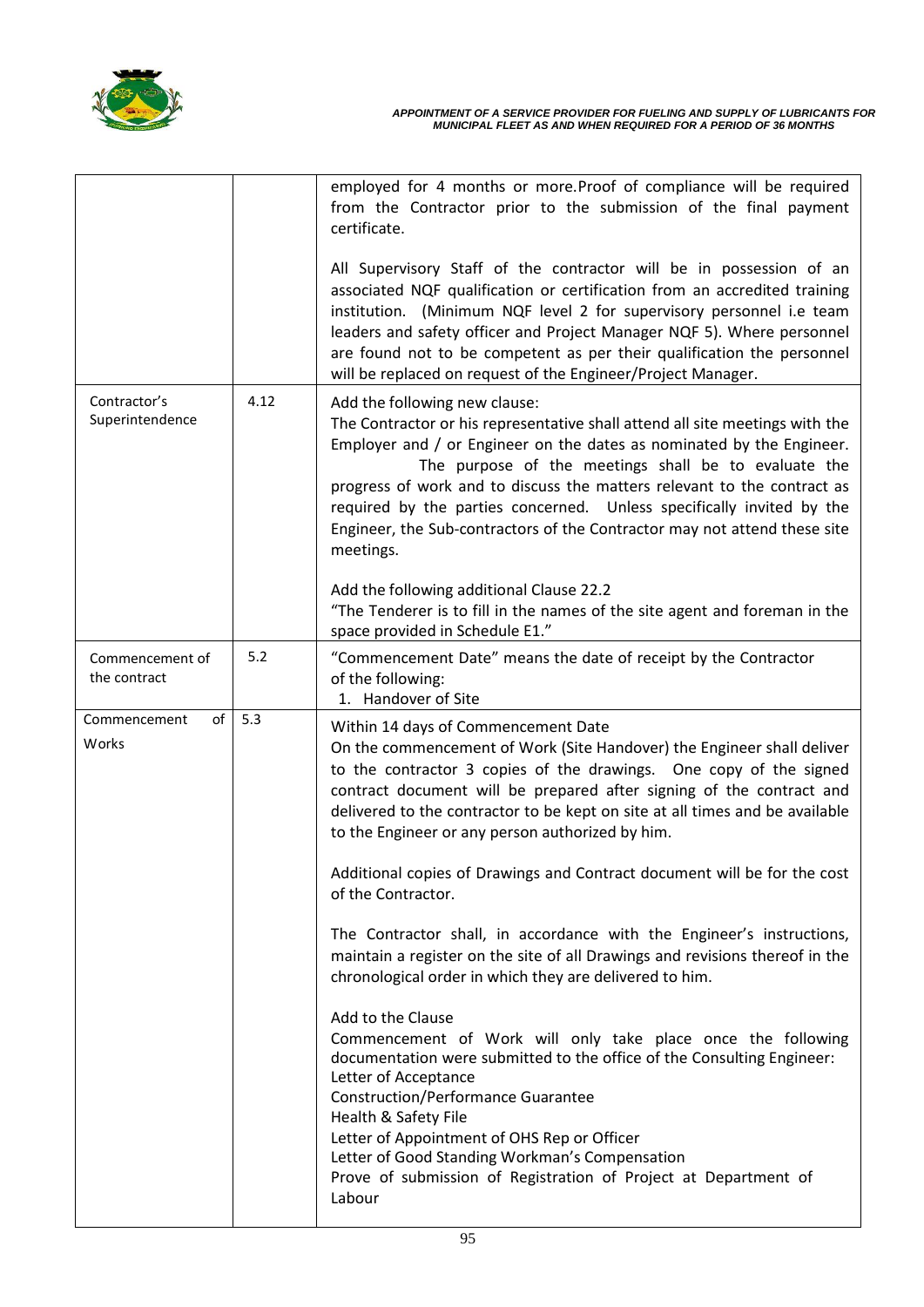

|                                        |     | If active construction has not started within 14 days of site handover the                                                                                                                                                                                                                                                                                                                                                                                                                                                                                   |
|----------------------------------------|-----|--------------------------------------------------------------------------------------------------------------------------------------------------------------------------------------------------------------------------------------------------------------------------------------------------------------------------------------------------------------------------------------------------------------------------------------------------------------------------------------------------------------------------------------------------------------|
|                                        |     | Client, Thembisile Hani Local Municipality reserves the right in terms of<br>Clause 9.2.1.3.2 to terminate the contract and THLM shall not be held                                                                                                                                                                                                                                                                                                                                                                                                           |
|                                        |     | liable for any loss or damages resulting from such a termination                                                                                                                                                                                                                                                                                                                                                                                                                                                                                             |
| Access to the<br>Site                  | 5.4 | Site Handover Certificate to be given at Time of Site<br>Handover.                                                                                                                                                                                                                                                                                                                                                                                                                                                                                           |
|                                        |     | Add the following:<br>The Contractor shall as far as possible, confine his operations to<br>the limits of the areas made available to him by the Engineer, but if<br>the land is insufficient for the needs of the work, the Contractor shall<br>make his own arrangements with the owners or tenants concerned<br>for whatever additional land he may require and pay all rent and<br>other charges in connection therewith. The Contractor shall be<br>responsible for all damages and shall indemnify the Employer<br>against all claims which may arise. |
|                                        |     | Add to the clause:<br>The Engineer shall establish the basic reference pegs and<br>benchmarks on the Site and give to the Contractor the particulars<br>thereof in sufficient time to enable the Contractor to meet his                                                                                                                                                                                                                                                                                                                                      |
|                                        |     | approved programme.                                                                                                                                                                                                                                                                                                                                                                                                                                                                                                                                          |
| Programme                              |     | Within 7 days from date of Site Handover.                                                                                                                                                                                                                                                                                                                                                                                                                                                                                                                    |
|                                        | 5.6 |                                                                                                                                                                                                                                                                                                                                                                                                                                                                                                                                                              |
| Extension of<br>time for<br>completion | 5.7 | In general, extension of time for the completion of Works will, in terms of the<br>General conditions of Contract, be granted only for additional work and for<br>circumstances which could not have been foreseen, and are beyond the<br>control of the Contractor.                                                                                                                                                                                                                                                                                         |
|                                        |     | No extension of time for completion will be granted on account of normal<br>inclement weather, but extension of time shall be determined for abnormal<br>rainfall or wet conditions in accordance with the formula given below,<br>separately for each calendar month or part thereof. It shall be calculated for<br>the full period for the completion of the Contract including any extension<br>thereof by the formula:                                                                                                                                   |
|                                        |     | $V = (Nw - Nn) + (Rw - Rn)/X$                                                                                                                                                                                                                                                                                                                                                                                                                                                                                                                                |
|                                        |     | The symbols shall have the following meanings:                                                                                                                                                                                                                                                                                                                                                                                                                                                                                                               |
|                                        |     | $V =$ Extension of time in calendar days in respect of the calendar<br>month under consideration<br>$Nw =$ Actual number of days during the calendar month on which a<br>rainfall of Ymm or more has been recorded.<br>$Nn$ = Average number of days, as derived from existing rainfall<br>records provided in the table below on which a rainfall of Ymm or<br>more has been recorded for the calendar month<br>$Rn$ = Average rainfall in mm for the calendar month, as derived from<br>the rainfall records supplied in the table below.                  |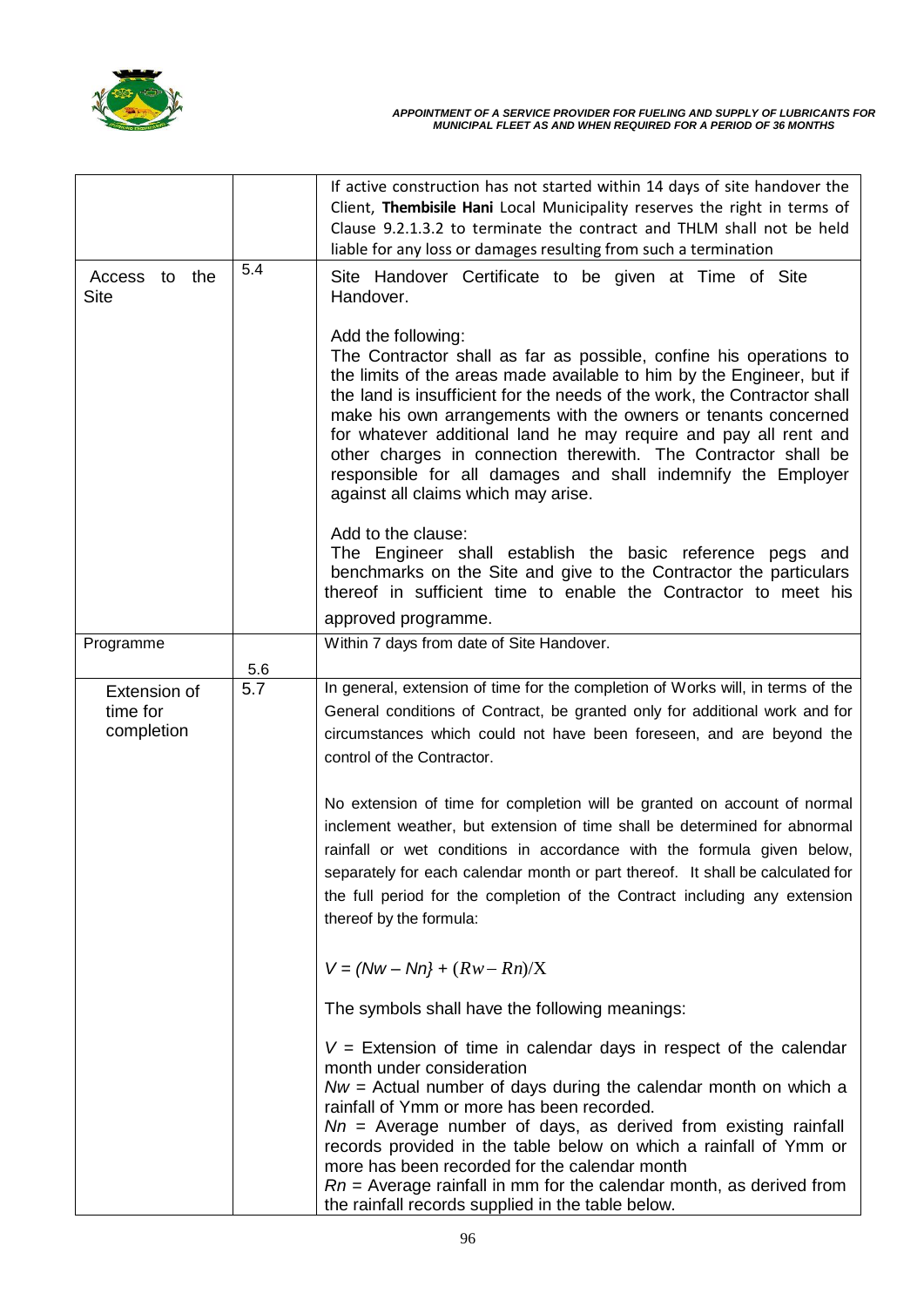

|                                                                                   |                      | $Rw =$ Actual rainfall in mm for the calendar month under<br>consideration.<br>$X = 10$<br>$Y = 10$                                                                                                                                                                                                                                                                                                                                                                             |
|-----------------------------------------------------------------------------------|----------------------|---------------------------------------------------------------------------------------------------------------------------------------------------------------------------------------------------------------------------------------------------------------------------------------------------------------------------------------------------------------------------------------------------------------------------------------------------------------------------------|
|                                                                                   |                      | If V is negative and its absolute value exceeds Nn, then V shall be taken as<br>equal to minus Nn.                                                                                                                                                                                                                                                                                                                                                                              |
|                                                                                   |                      | The total extension of time shall be the algebraic sum of the monthly totals<br>for the period of construction, but if the grand total is negative the time for<br>completion shall not be reduced due to abnormal low rainfall. Extensions of<br>time for part of a month shall be calculated using pro rata values of Nn and<br>Rn.                                                                                                                                           |
|                                                                                   |                      | The factor $(Nw - Nn)$ shall be considered to represent a fair allowance for<br>variations from the average number of days during which rainfall exceeds<br>Ymm.                                                                                                                                                                                                                                                                                                                |
|                                                                                   |                      | The factor $Rw - Rn/x$ shall be considered to represent a fair<br>allowance for variations from the average in the number of days<br>during which rainfall had not exceeded Ymm, but wet conditions had<br>prevented or had disrupted work. The formula does not take into<br>account flood damage which could cause further or concurrent<br>delays, and which should be treated separately as far as extension of<br>time is concerned.                                       |
|                                                                                   |                      | Accurate rain gauging shall be taken at a suitable point on Site. This<br>information shall be regarded as the actual rainfall for this contract. The<br>readings will be done by the Engineer and the Contractor may attend these<br>readings and shall at his own expense take all necessary precautions to<br>ensure that the rain gauge cannot be interfered with by unauthorized<br>persons.                                                                               |
| Completion                                                                        | 5.14                 | 36 Months                                                                                                                                                                                                                                                                                                                                                                                                                                                                       |
| Completion,<br>Approval<br>Certificates and<br><b>Defects Liability</b><br>Period | 5.14                 | Add the following to this Clause:<br>" and a land surveyor's certificate has been submitted certifying<br>the presence and correctness of all erf and boundary pegs, where<br>applicable."<br>Add the following:<br>However, a Certificate of Completion will not be issued before the<br>contractor hands over a consolidated Health and Safety file that shall<br>include all the specified information.                                                                      |
| Defects liability<br>period                                                       | 5.14.5.2<br>6.10.5.1 | Add to Sub-Clause 5.14.5.2<br>"In the event of the Contractor not completing all the outstanding<br>work within the period specified by the Engineer in terms of Clause<br>7.8, the Engineer shall have the right to extend the Period of<br>Maintenance by the additional time taken by the Contractor to complete<br>such outstanding work to the satisfaction of the Engineer. The full retention<br>applicable to the Period of Maintenance shall apply to such extension." |
| Security                                                                          | 6.2                  | Within 14 days of Letter of Appointment                                                                                                                                                                                                                                                                                                                                                                                                                                         |
|                                                                                   |                      | Add the following to the Clause:                                                                                                                                                                                                                                                                                                                                                                                                                                                |
|                                                                                   |                      | "The contract may be awarded to a Subsidiary Company on the<br>condition that the Holding Company shall in addition to the Surety specified,<br>assume responsibility for the due and proper performance of the Works                                                                                                                                                                                                                                                           |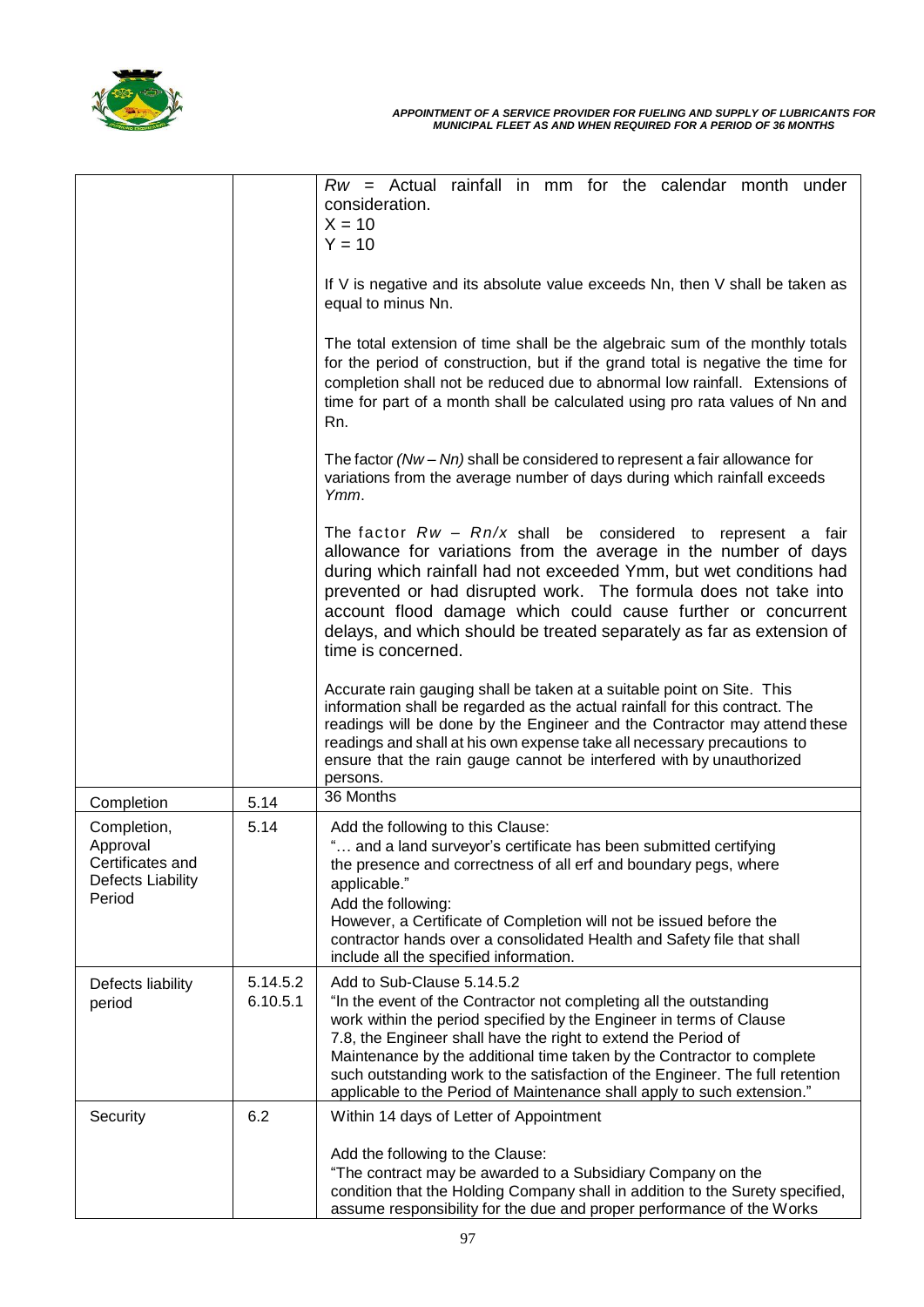

|                                                                            |         | and the fulfilment of the contract, should the Subsidiary Company be unable<br>to do so."                                                                                                                                                                                                                                                                                                                                                                                                                                                                                         |
|----------------------------------------------------------------------------|---------|-----------------------------------------------------------------------------------------------------------------------------------------------------------------------------------------------------------------------------------------------------------------------------------------------------------------------------------------------------------------------------------------------------------------------------------------------------------------------------------------------------------------------------------------------------------------------------------|
| Performance<br>Guarantee Sum                                               | 6.2     | 10 % of total contract amount excluding Contingencies, VAT for the full<br>construction period.                                                                                                                                                                                                                                                                                                                                                                                                                                                                                   |
| Amendments<br>to<br>Schedule<br>of<br>Quantities<br>and<br>Scope Reduction | 6.3     | The extent of the Works that will be included under this contract will<br>be determined by the availability of funds. Should the tender<br>amounts exceed the available funds, the amounts will be adjusted<br>and the extent of the works decreased. It is therefore emphasized<br>that the tendered unit rates must be realistic and will not be affected<br>should the quantities be adjusted. The rates under "Preliminary<br>and General" will be adjusted proportionally with respect to tender<br>and contract amounts. The tendered unit rates will remain<br>applicable. |
|                                                                            |         | The right to adjust the extent of the contract is, therefore, reserved by                                                                                                                                                                                                                                                                                                                                                                                                                                                                                                         |
|                                                                            |         | the Employer, but approval will be sought from the successful                                                                                                                                                                                                                                                                                                                                                                                                                                                                                                                     |
|                                                                            |         | Tenderer before the contract is awarded.                                                                                                                                                                                                                                                                                                                                                                                                                                                                                                                                          |
| of<br>Value<br>Variations                                                  | 6.4     | The cost of any Variations ordered in writing by the Engineer and the<br>applicable rates must be accepted by the Engineer in writing prior to<br>execution, in order to be accepted. Special reference will be given to the<br>tendered rates and the wide interpretation of the term "similar conditions" in<br>determining rates.                                                                                                                                                                                                                                              |
| Daywork                                                                    | 6.5.1.1 | As tendered in Schedule of Quantities                                                                                                                                                                                                                                                                                                                                                                                                                                                                                                                                             |
| percentages                                                                |         |                                                                                                                                                                                                                                                                                                                                                                                                                                                                                                                                                                                   |
| Schedule of<br>Quantities -<br>Estimated<br>quantities                     | 6.7     | Tenderer to note that all quantities supplied in Schedule of<br>Quantities are estimated quantities and all items will be re-measured on<br>site.<br>Add to the clause:<br>"An allowance equal to 100% of the task rate or daily rate shall<br>be paid by the contractor to workers who attend formal<br>training."                                                                                                                                                                                                                                                               |
| Special<br><b>Materials</b>                                                | 6.8.3   | As per Schedule of Special Materials                                                                                                                                                                                                                                                                                                                                                                                                                                                                                                                                              |
| Vesting of<br><b>Materials</b>                                             | 6.9     | Add to Sub-Clause 6.9.1.2<br>"The Contractor shall where practicable before delivery and, in any event<br>not later than 24 hours after delivery to the site, inform the<br>Engineer of any materials which are not his sole property."                                                                                                                                                                                                                                                                                                                                           |
| Valuation of<br>material brought<br>onto site                              | 6.9     | Add to Clause 6.10.1.5<br>"Payment for materials on site will only be considered for those<br>materials which are physically on site. Any statement in which a claim<br>for materials on site is included, shall have attached a<br>declaration that the materials listed I the statement are owned by the<br>Contractor, accompanied by proof of ownership.<br>The ownership of materials shall be transferred to the Employer in<br>accordance with the pro forma "Transfer of Rights" bound in as an                                                                           |
|                                                                            |         | annexure to these Special Conditions of Contract".                                                                                                                                                                                                                                                                                                                                                                                                                                                                                                                                |
| Claims<br>Procedure                                                        | 6.10.4  | A strict interpretation is given to the time limits and procedures given in<br>these clauses and any claim, which does not strictly comply with these<br>requirements, will not be considered.                                                                                                                                                                                                                                                                                                                                                                                    |